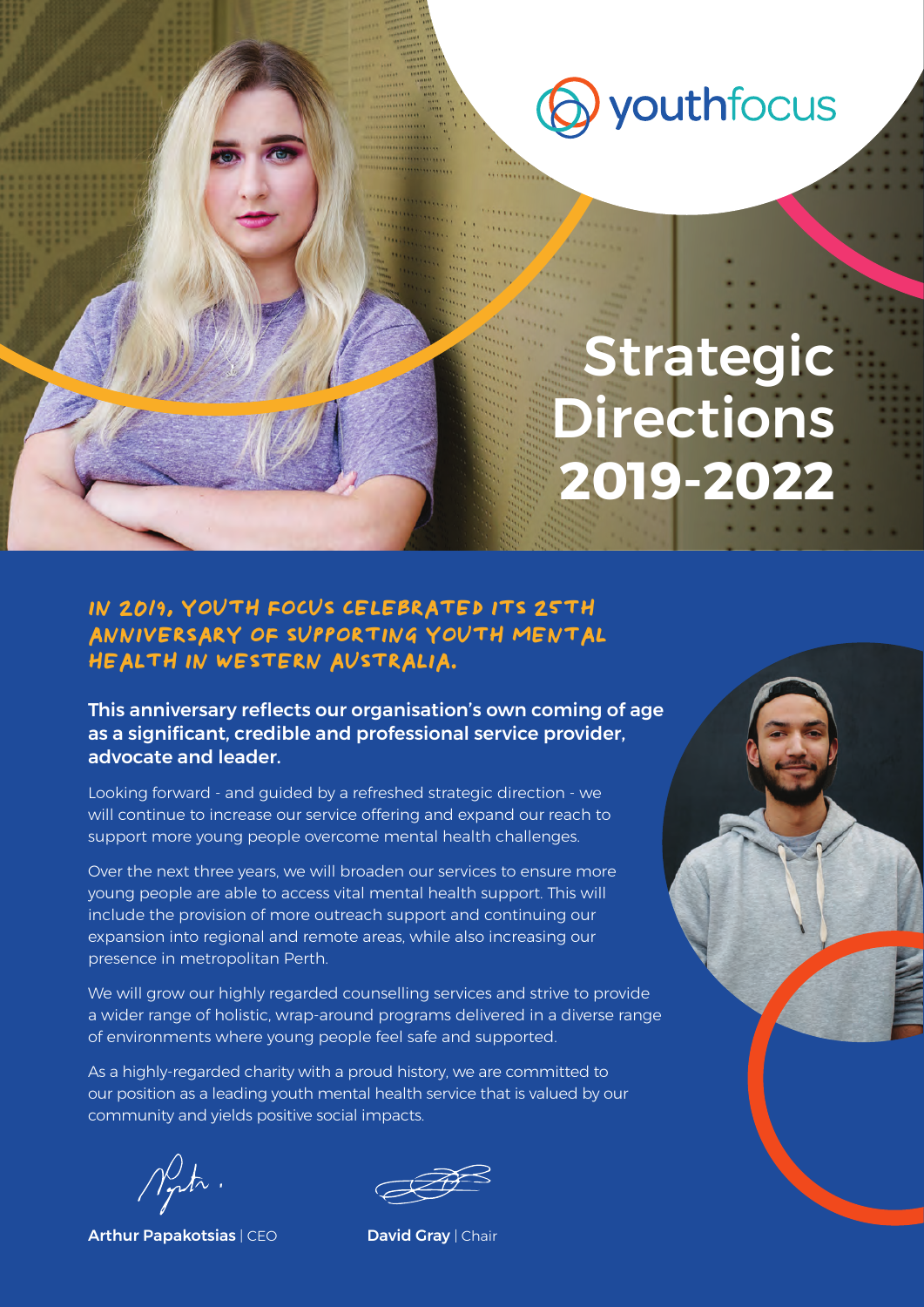Our Vision **Healthy young people engaging in society, enjoying wellbeing and self-determination.**



Our Mission **Optimising life opportunities for young people experiencing challenges in mental health.**

Our Values **Dynamic** • **Integrity** • **Passionate Quality** • **Collaboration**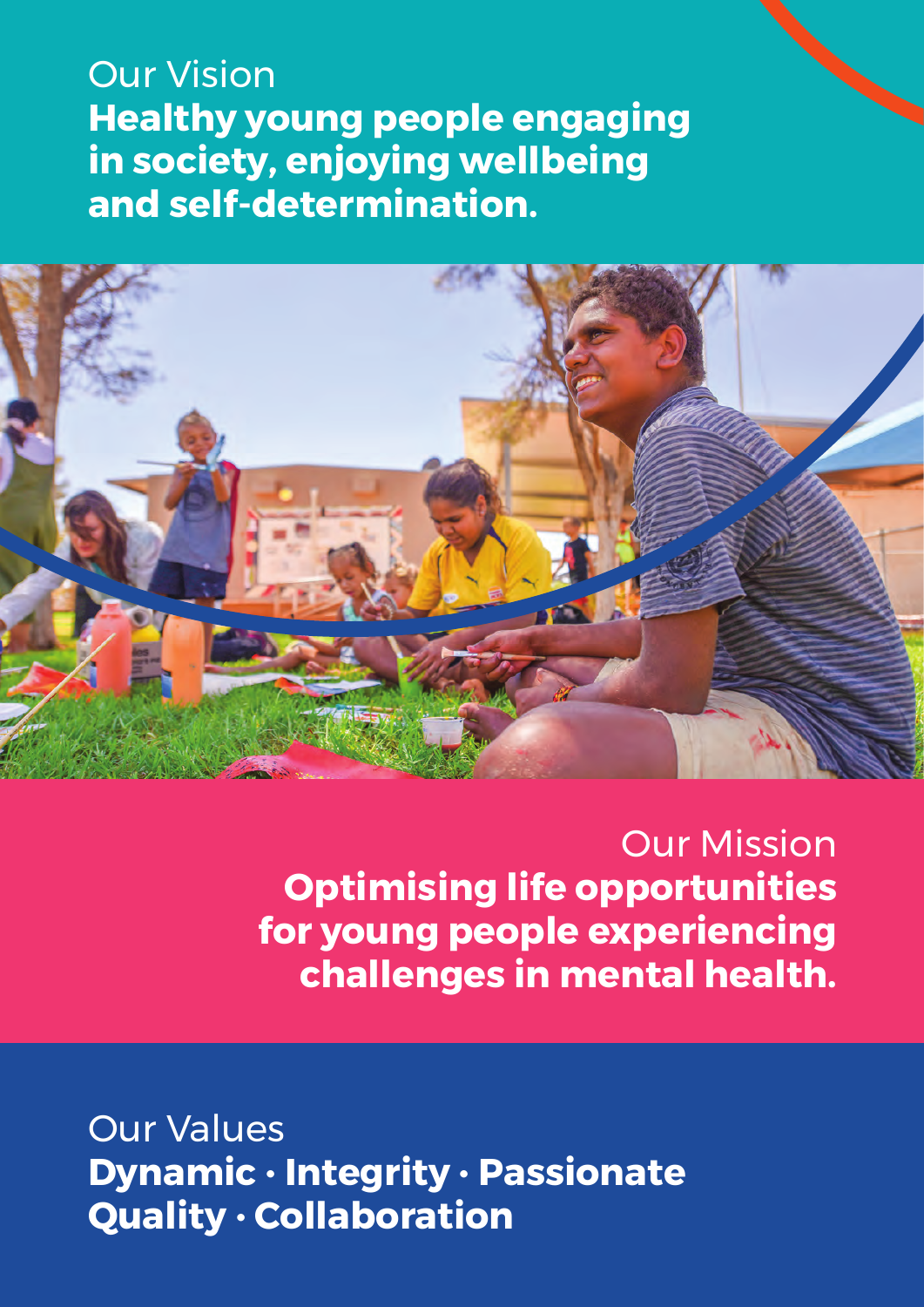# Key Objectives

### **EFFECTIVE AND INNOVATIVE SERVICES**

- \* Operate evidence-informed services to reflect the needs of young people.
- \* Partner with like-minded organisations to achieve shared goals.
- \* Develop and implement a social impact framework.
- \* Promote help-seeking behaviours for young people.
- \* Encourage families, carers and young people to actively contribute to the organisation.
- \* Engage in research and evaluation for continuous improvement and development.

#### **CULTURE AND CAPABILITY**

- \* Strive to be an employer of choice within the youth mental health sector.
- \* Demonstrate excellence in professional development.
- \* Provide a safe and healthy environment for all staff.
- \* Foster a positive culture focused on the delivery and support of high quality, client-centred services.

### **QUALITY AND GOVERNANCE**

- \* Develop a recognised quality, safety and clinical governance system.
- \* Ensure continuous improvement to systems and processes for effective operations.
- \* Establish adequate governance structures and oversight for clinical and business areas.

#### **SUSTAINABLE GROWTH**

- \* Diversify the range of services provided by the organisation.
- \* Provide a comprehensive range of tailored youth mental health services.
- \* Create sustainable revenue streams.